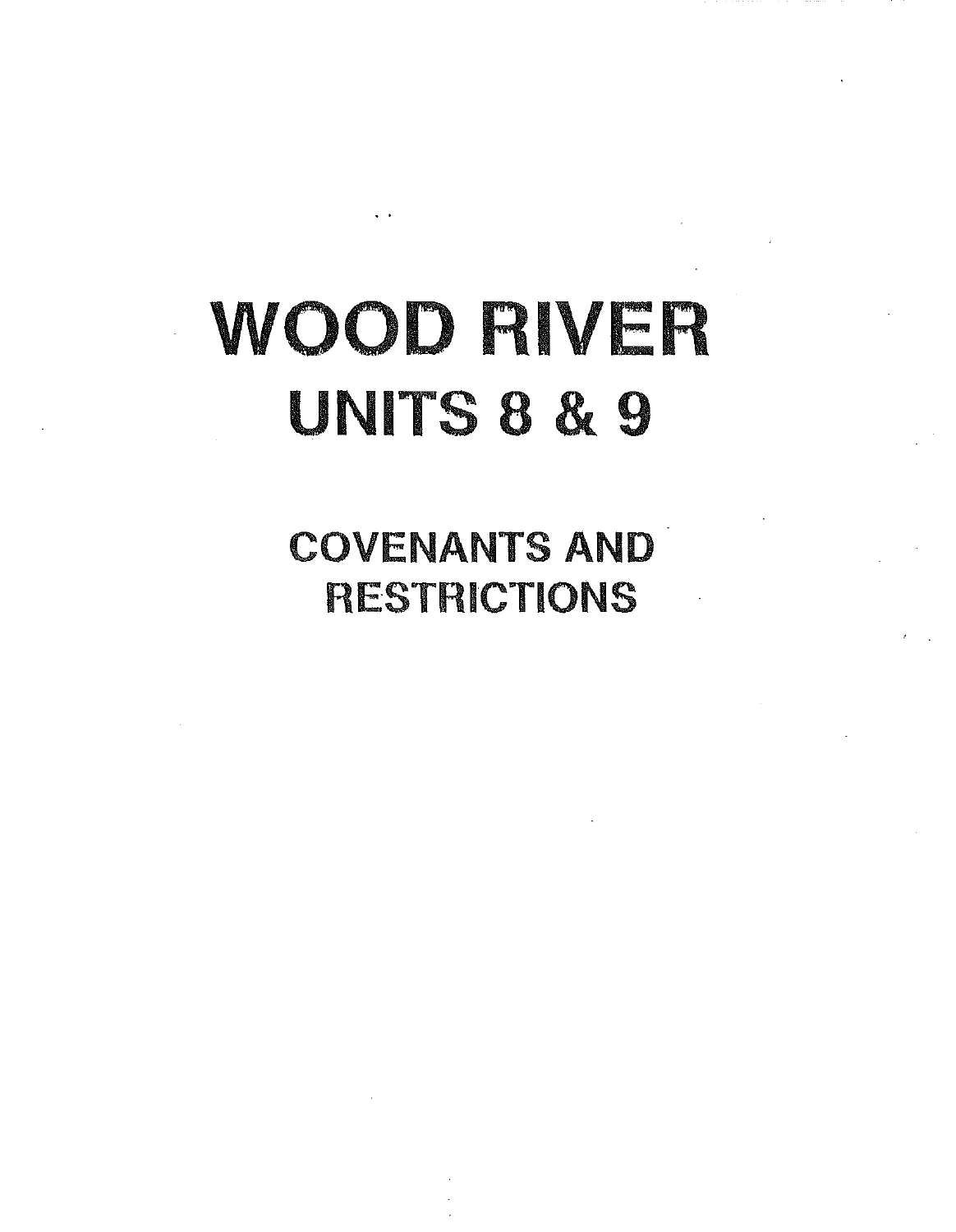# WOOD RIVER SUBDIVisION COVENANTS AND RESTRICTIONS UNITS 8 & g

 $\ddot{\phantom{a}}$ 

 $\Delta \sim 10$ 

# Table of contents

| ARTICLE 1    | DEFINITIONS                                                                                                                                                                                | <b>PAGE</b> |
|--------------|--------------------------------------------------------------------------------------------------------------------------------------------------------------------------------------------|-------------|
|              | ALTER MASTER DECLARATION                                                                                                                                                                   |             |
|              | AMEND MASTER DECLARATION                                                                                                                                                                   |             |
| ARTICLE VI   | ANNUAL MAINTENANCE CHARGE<br>AMEND MASTER DECLARATION<br>ADD TO MASTER DECLARATION<br>Section 11Subordination of the Lien to                                                               |             |
|              | Mortgages3<br>Section 12Exempt Property3                                                                                                                                                   |             |
| ARTICLE IX   | ARCHITECTURAL CONTROL COMMITTEE<br>Section 1Board of Trustees is ACC4<br>Section 6-11.DELETED4                                                                                             |             |
| ARTICLE X    | BUILDING AND USE RESTRICTIONS4<br>Section AUse Restrictions4<br>Section BSize, Design, and Placement<br>of Improvements7                                                                   |             |
| ARTICLE XII  | ASSOCIATION POWERS AND RESPONSIBILITIES10<br>Section 2Responsibilities11<br>Section 3Lot or Home Upkeep11<br>Section 4Right to Transfer Functions11                                        |             |
| ARTICLE XIII | Section 1Physical Damage Insurance12<br>Section 2Public Liability Insurance12<br>Section 3Limitations on Hazards13<br>Section 4 Repair or Reconstruction After<br>Fire or Other Casualty13 |             |
|              | Section 5Flood Insurance13<br>Section 6Fidelity Bonds14<br>Section 7Other Insurance14                                                                                                      |             |
| ARTICLE XIV  | CONDEMNATION14                                                                                                                                                                             |             |
| ARTICLE XV   | PLAT CLARIFICATION14                                                                                                                                                                       |             |
| ARTICLE XVI  | LIENHOLDER RATIFICATION AND PROTECTION14<br>Section 1Ratification14                                                                                                                        |             |

 $\ddotsc$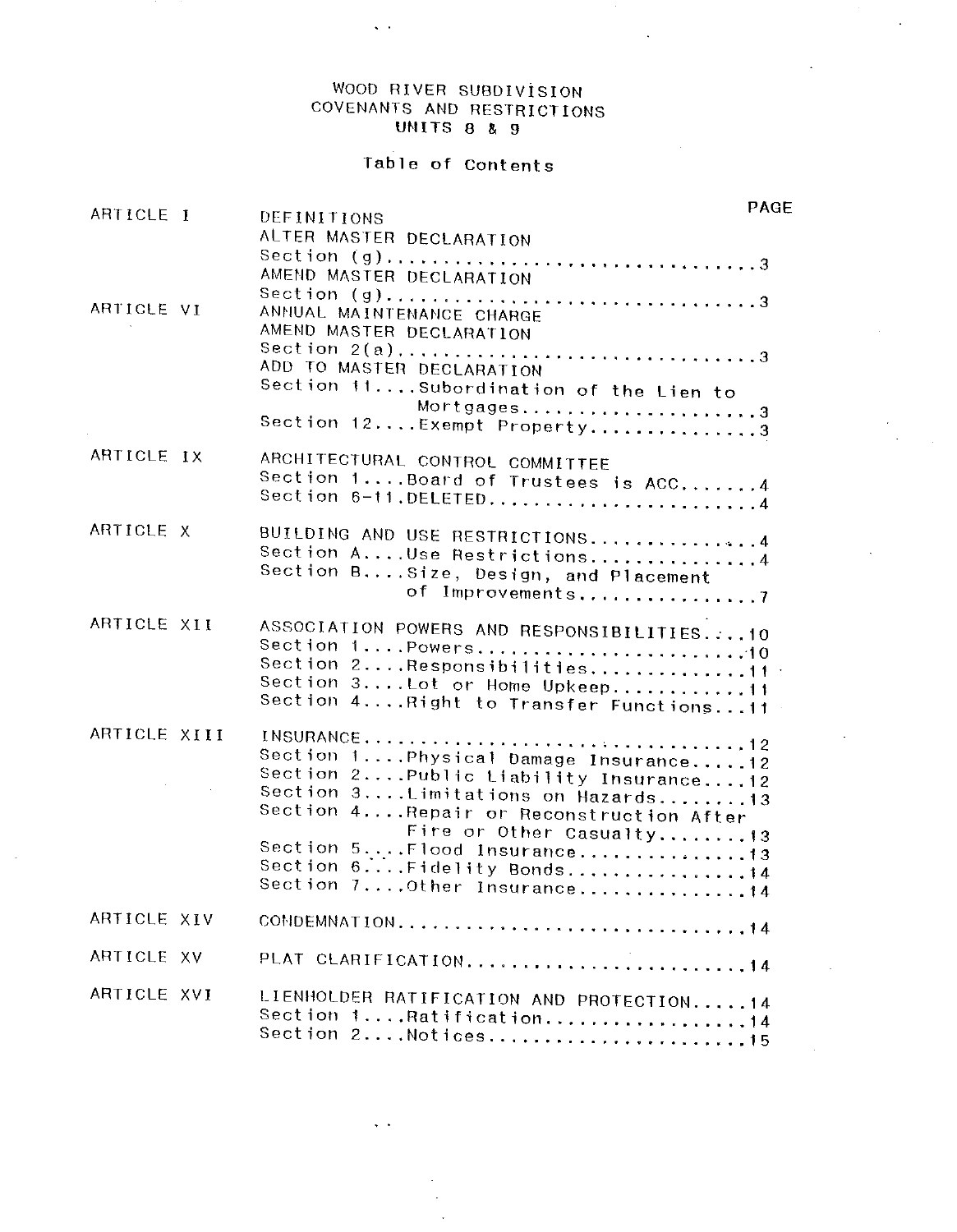section 3 .... Mortgagee Payment of Taxes, Insurance, and other Charges .. 15 Section 4 .... Termination of PUD Status ..... 15

 $\ddot{\phantom{a}}$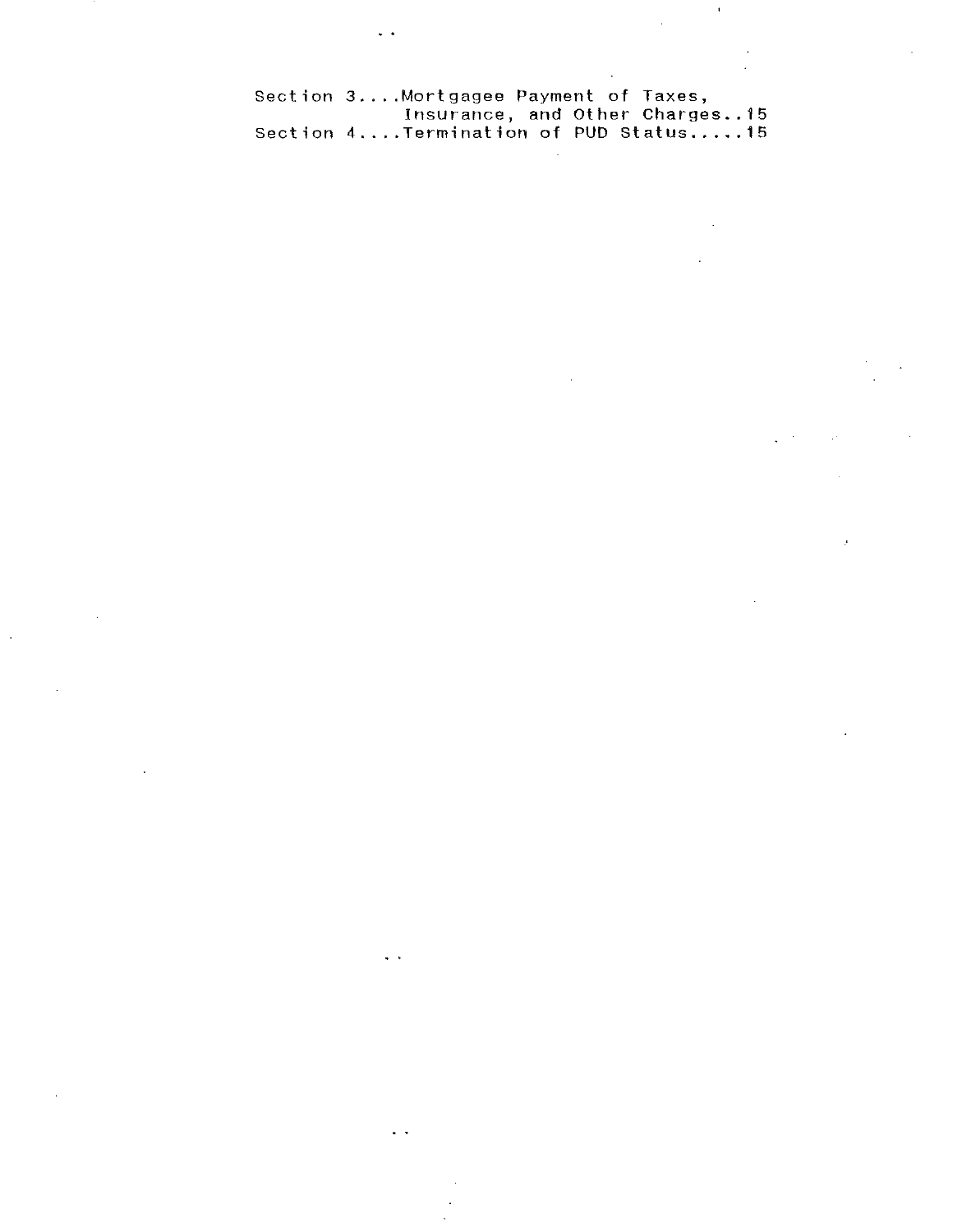# ANNEXATION CERTIFICATE: SUPPLEMENTAL DECLARATION OF COVENANTS AND RESTRICTIONS

# THE PARK AT WOOD RIVER UNIT 8 AND WOOD RIVER UNIT 9 UNITS OF WOOD RIVER A Planned Residential Development

THIS ANNEXATION CERTIFICATE: SUPPLEMENTAL DECLARATION OF COVENANTS AND RESTRICTIONS ("Declaration"), is made on the date hereinafter set forth by the undersigned ("Declarant").

# WITNESSETH:

Declarant is the owner of certain property in Nueces County, Texas, which is more particularly described as THE SURFACE ESTATE ONLY in and to the following property ("Subdivision" and/or "Properties"), to-wit:

THE PARK AT WOOD RIVER UNIT 8, a Planned Residential Development, a Subdivision in the City of Corpus Christi, Nueces County, Texas, as shown by map or plat thereof recorded in Volume 51, Pages 166-167, Map Records, Nueces County, Texas; and

WOOD RIVER UNIT 9, A Planned Residential Development, a Subdivision in the City of Corpus Christi, Nueces County. Texas, as shown by map or plat thereof recorded in Volume 51, Pages 168-169, Map Records, Nueces County, Texas.

There is hereby excepted from the Properties all oil, gas and other minerals in, on and under the Properties; furthermore, each Grantee accepting a Deed, Lease or other instrument conveying the Properties, a portion thereof, or an interest therein, whether or not the same specifically excepts and excludes therefrom the oil, gas and/or other minerals, understands and agrees that such Deed, Lease or other conveyancing instrument shall automatically be deemed to except and exclude therefrom all oil, gas and other minerals in, on and under the interest in the Properties being transferred, unless the intent<br>inclusion of minerals in specifically set forth herein. It is the intent inclusion of minerals in specifically set forth herein. hereof to reverse the rule of law with respect to the subject Subdivision whereby minerals are automatically included unless specifically excluded, with the intended result being to hereby cause minerals to be automatically excluded unless expressly and specifically included.

Declarant is a successor in interest to Pendaris Corporation, a Texas Corporation C'Pendaris"), which has prepared and initiated a general plan of development of Wood River, involving several phases of development, and consistent with such general plan, Pendaris has previously developed and incorporated within the general plan the following subdivision ("Phases"), towit:

(1) Wood River Unit One of Phase I ("Unit 1"), recording a DECLARATION OF COVENANTS AND RESTRICTIONS under Clerk's File No. 136957. Volume 1697, Page 881, Deed Records, Nueces County. Texas (said Declaration and any amendment thereto being collectively referred to herein as the "Master Declaration"); and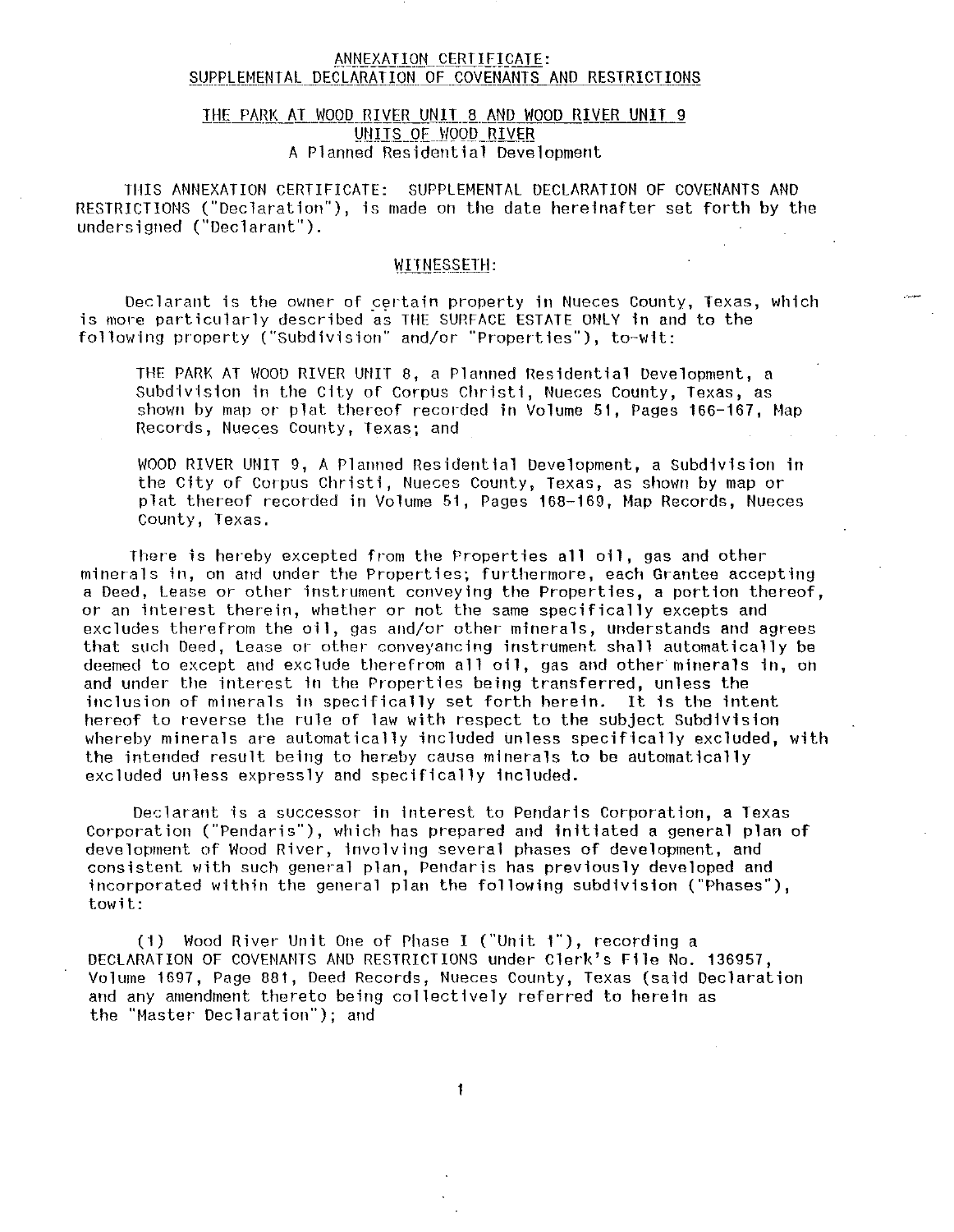(2) Wood River Unit Two of Phase I ("Unit Two"), recording a SUPPLEHEN-TAL DECLARATION OF COVENANTS AND RESTRICTIONS under Clerk's File no. 178725, Volume 1738, Page 754, Deed Records, Nueces County, Texas (said Supplemental Declaration and any amendments thereto being collectively referred to herein as the "Unit Two Restrictions"); and

(3) Wood River Unit 5 ("Unit 5"), recording an ANNEXATION CERTIFICATE: SUPPLEMENTAL DECLARATION OF COVENANTS AND RESTRICTIONS ANNEXING WOOD RIVER UNIT 5, A UNIT OR WOOD RIVER under Clerk's File No. 319589, Volume 1868, Page 735, Deed Records, Nueces cuunty, Texas (said Supplemental Declaration and any Amendments thereto being collectively referred to herein as the "Unit 5 Restrictions"); and

(4) Wood River Unit 3 - Kinney's Mill ("Kinney's Mill") recording an ANNEXATION CERTIFICATE: SUPPLEMENTAL DECLARATION OF COVENANTS AND RESTRICTION ANNEXING WOOD RIVER UNIT 3 - KINNEY'S MILL, A UNIT OF WOOD RIVER· under Clerk's File No. 328473, Volume 1876, page 828, Deed Records, Nueces County, Texas (said Supplemental Declaration and any amendments thereto being collectively referred to herein as the "Kinney's Mill Restrictions"); and

(5) Consistent with the provisions of the Master Declaration, the Association was formed to provide for and promote the health, safety, recreation and welfare of the Owners; and

(6) In accordance with Article III, Section 3(a) of the Master Declaration permitting additional property to become subject to the Master Declaration by the action of "Declarant, its successors and assigns ... in its sole discretion," and without requiring the consent of the membership in the Association, Declarant intends and desires hereby to bring within the plan of the Master Declaration the Properties described above.

NOW THEREFORE, Declarant hereby declares that all of the Properties described above shall, except to the extent modified and amended hereby, be held, sold and conveyed subject to the covenants, conditions and restrictions of the Master Declaration; and the covenants, conditions and restrictions (hereinafter collectively referred to as the "Restrictions") contairsd herein shall, with respect only to the Properties described above, modify and amend the covenants, conditions and restrictions of the Master Declaration; and the following Restrictions are for the purpose of protecting the value and desirability of, and which shall run with, the real property and be binding on all parties having any right, title or interest in the described Properties or any part thereof, their heirs, successors, personal representative and assigns, and shall inure to the benefit of each Owner thereof.

For value received and to secure payment of the assessments and other sums for which inchoate liens are established pursuant to the terms of the Master Declaration, Declarant conveys the Properties to David Z. Conoly, Trustee, in trust for the benefit of the Association. Declarant warrants and<br>agrees to defend the title to the property. Each Grantee accepting an agrees to defend the title to the property. ownership interest in the properties, or a portion thereof, shall join in the conveyance set forth herein. This conveyance is for the purpose of confirming the creation and effectiveness of a contractual inchoate lien and is not intended to be an actual present conveyance of title out of Declarant or any Grantee for any other purpose.

 $\mathfrak{p}$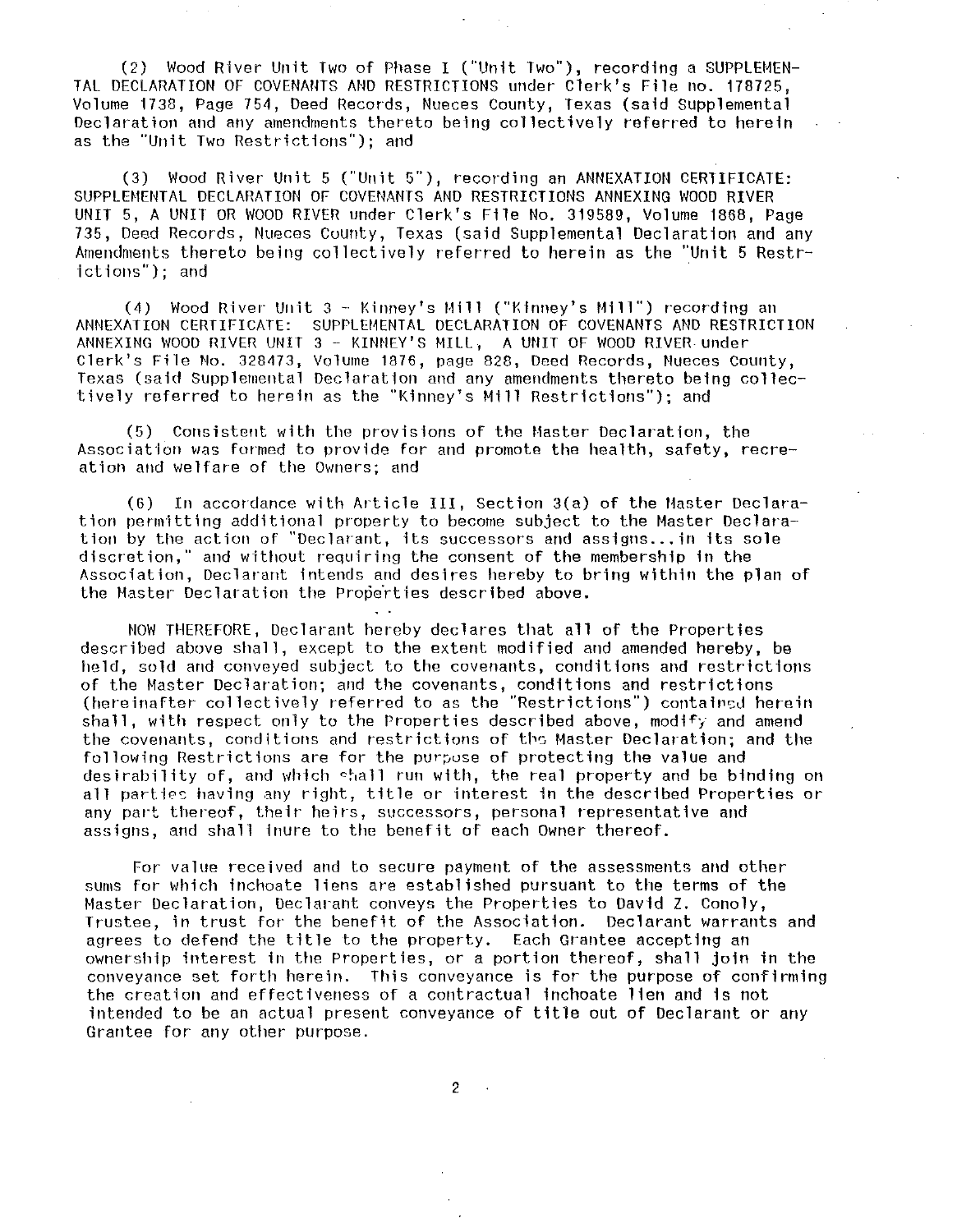Article I (g) of the Master Declaration shall, for purposes of application to the above described Properties, be deleted and in its place the following shall be substituted:

(9) "Common Properties" shall mean and refer to all real property (including the improvements thereto) owned by the Association and/or intended for the common use and enjoyment of the Owners. The initial Common Properties to be unencumbered and owned by the Association are described as follows, towit:

> THE SURFACE ESTATE ONLY in and to Lot One (1), Block Fifty-one (51), Lot aile (1), Block Fifty-two (52) and lot Two (2), Block Forty-five (45), THE PARK AT WOOD RIVER UNIT 8, a Planned Residential Development, a Subdivision in the City of Corpus Christi, Nueces County, Texas, as shown by map or plat thereof recorded in Volume 51, Pages 166-167, Hap Records, Nueces County, Texas.

Article I of the Master Declaration shall, for purposes of application to the above described Properties, be amended by adding the following subparagraph (q):

(q) "Declarant" shall mean and refer to WOOD RIVER ASSOCIATES, INC., a Texas General Partnership, or its designated successors or assigns which shall assume all of the rights and responsibilities of Declarant herein.

Article VI Section 2(a) of the Haster Declaration shall be amended to reflect a full maintenance charge for the Properties herein as established and changed from time to time by the Board of Trustees of the Association ("Board"), with one amount per Unimproved Lot, and another amount per Improved Lot. However, unless increased in accordance with Article VI, Section 4 of the Master Declaration, the full maintenance charge shall not exceed \$500.00 per annum.

Article VI .of the Master Declaration shall, for purposes of application to above described Properties, be amended by the addition of the following:

Section 11. Subordination of the Lien to Mortgages. The lien for the assessments provided for herein shall be subordinate and inferior to any mortgage, vendor's lien, deed of trust or other security instrument which secures any loan made by any lender to an Owner for any part of the purchase price of any lot and the improvements thereon, if improved, when the same is purchased, or for any part of the cost of constructing, repairing, adding to, or remodeling the Home and appurtenances situated on any Lot to be utilized for residential purposes, and which mortgage, vendor's lien, deed of trust or other security instrument is filed for record prior to the date on which<br>payment of any such charges or assessments become due and payable. Sale or payment of any such charges or assessments become due and payable. transfer of any Lot shall not affect the assessment lien. However, the sale or transfel' of any Lot pursuant to mortgage foreclosure or any proceeding in lieu thereof, shall extinguish the lien of such assessments as to payments which became due prior to such sale or transfer. No sale or transfer shall relieve such Lot from liability for any assessments thereafter becoming due or from the lien thereof.

Section 12. Exempt Property. All properties dedicated to, and accepted by, a local public municipality or authority, and the Common Area shall be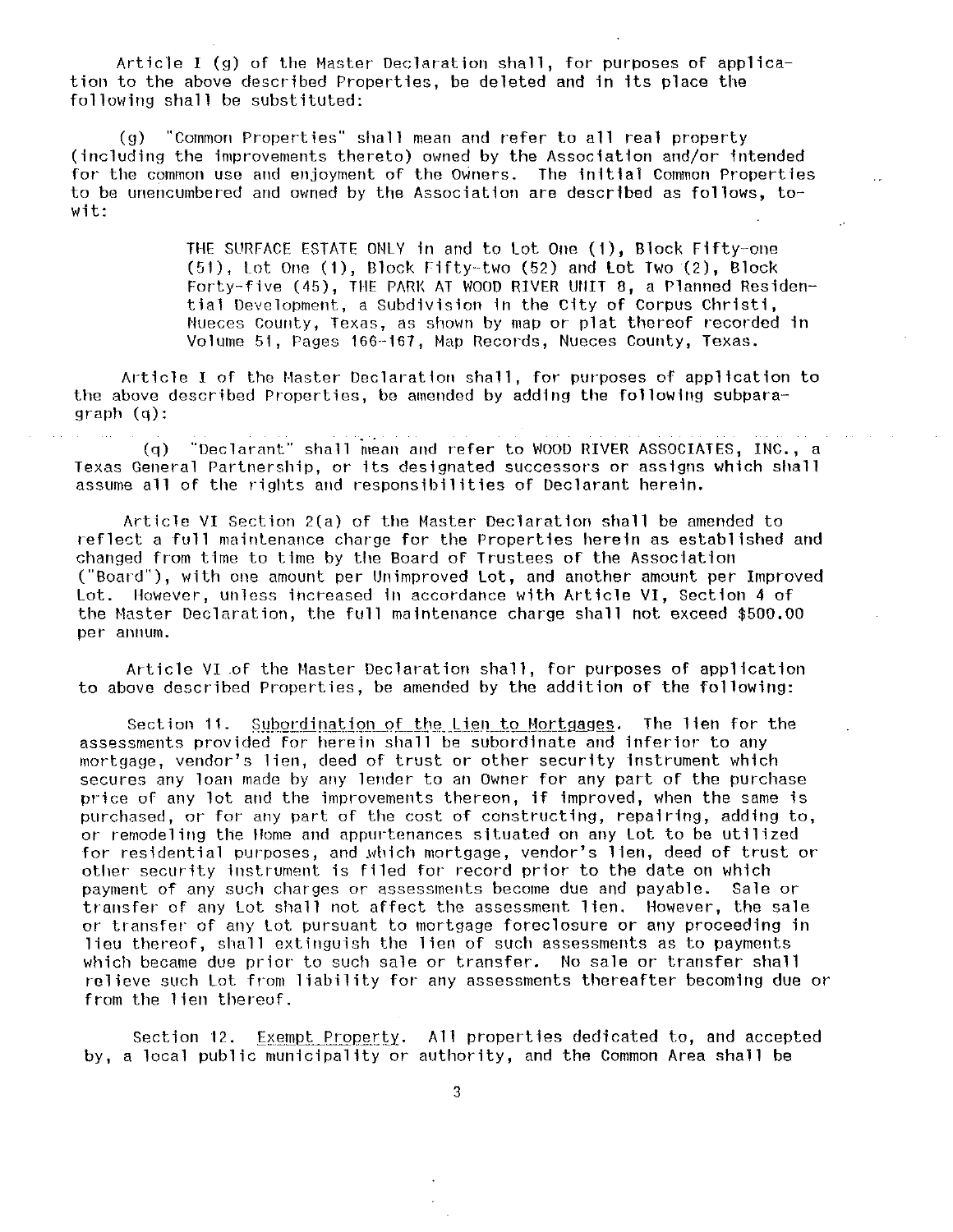exempt. from the assessments created herein. However, no land or improvements devoted to single family occupancy shall be exempt from said assessments.

Pursuant to Article IX Section 1 of the Haster Declaration, for purposes of application to the above described Properties, the Board of Trustee's shall serve as the Architectural Control Committee ("Committee").

Article IX Section 6-11 of the Master Declaration shall, for purposes of application to the above described Properties, be deleted.

Article X of the Master Declaration shall, for purposes of application to the above described Properties,. be deleted, and in its place the following shall be substituted:

### BUILDING AND USE RESTRICTIONS  $X$ .

 $A<sub>1</sub>$ Use Restrictions.

(a) Purpose. All Lots in said Subdivision shall be used for singlefamily dwellings and for no other purpose.

(b) New Materials and Improvements. All improvements of any nature placed on any Lot shall be newly erected on said Lot and no modular, mobile, secondhand or used buildings, or other improvements, shall be moved onto any of said Lots. **All** materials must be new or substantially the same or better than that which can be produced on the date construction of the improvement commenced and no secondhand or used materials (except for used brick) shall be utilized in the construction of improvements on any lot within the Subdivision, unless the Committee shall expressly approve in writing the proposed use of used construction materials.

(c)  $\Delta$  Activity. No commercial activity of any nature shall be carried on upon any Lot, nor shall anything be done thereon which may be or become an annoyance or nuisance to the neighborhood in the opinion of the Declarant or the Association. Ho part of said Properties shall be used for the commercial treatment of any contagious or infectious disease, or for the storage of any debilitating substance.

(d) Toilets. No outdoor toilets which service a dwelling shall be placed on any Lot (vlhich sha1l not prohibit toilets in swimming pool houses and like facilities).

(e) Mineral Exploration. No oil drilling, oil development operations, oil refining, quarrying or mining operations of any kind shall be permitted upon or in any Lot, nor shall oil wells, tanks, tunnels, mineral excavations or shafts be permitted upon or in any Lot. No derrick or other structure designed for use in boring for oil or natural gas shall be erected, maintained or permitted upon any Lot.

(f)  $Sigma$ . No sign of any kind shall be displayed to the public view except one professional sign of not more than five (5) square feet advertising the property for sale (which is intended to prohibit the use of "sold" signs), or signs used by a builder to advertise their property during the construction and initial sales period, except for Builder's Model Homes, which shall be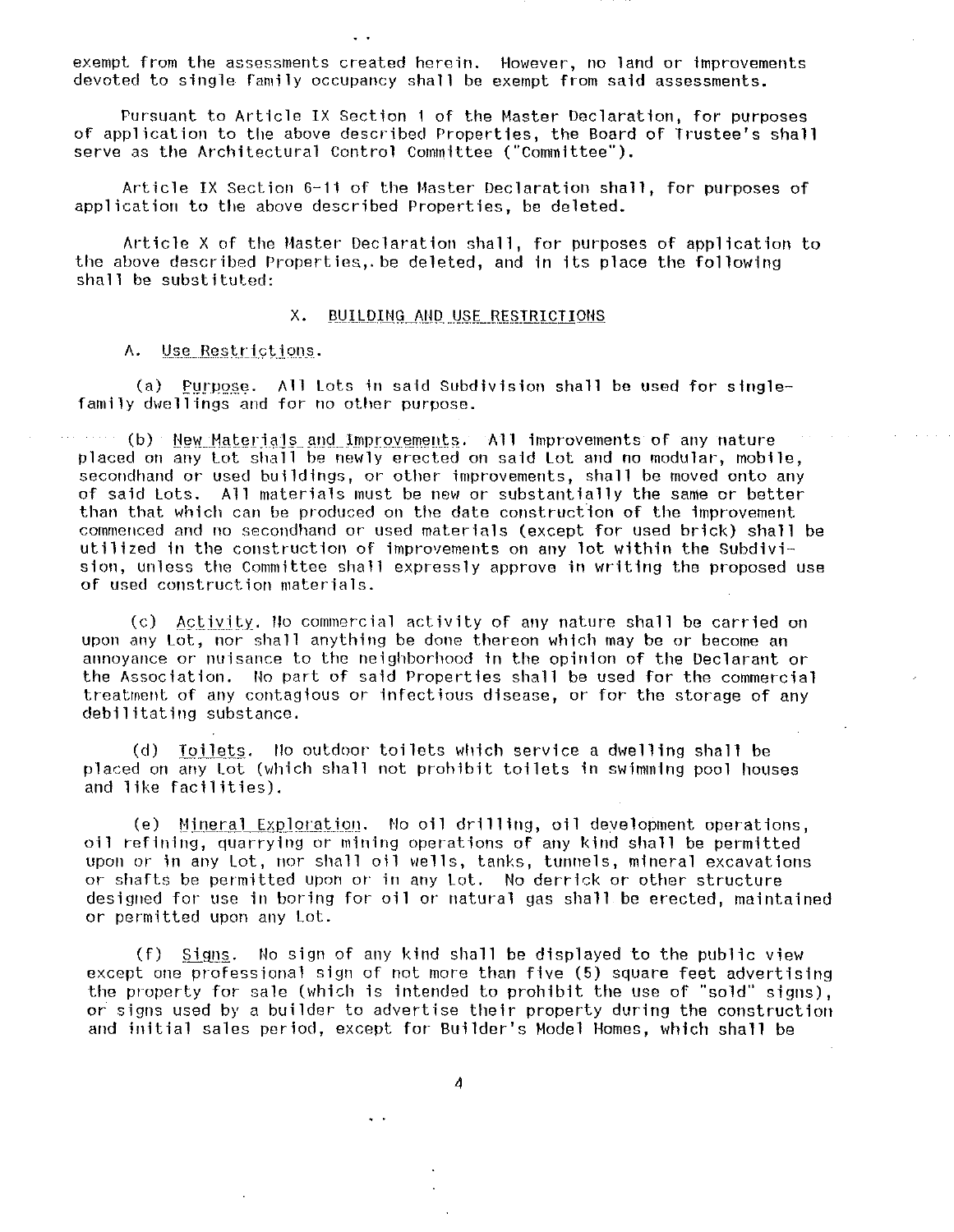allowed to have one (1) four foot (4') by four foot (4') sign in front of each Model Hame.

Temporary Structures and Outbuilding Apartments. No structure of a  $(q)$ temporary nature shall be erected or placed upon any Lot, nor shall any trailer, basement, tent, shack, garage or dwelling, either temporarily or permanently, except as otherwise specifically approved herein. Garages and outbuildings that are appurtenant to a residence may be erected on each Lot upon which a main dwelling has been erected. No garage or outbuilding apartments for rental purposes are permitted on any Lot. All living quarters on any lot must only be for the bona fide use of the Owner's or occupant's immediate family or servants,

Parking. House trailers, boats, buses, trucks or any vehicle other  $(h)$ than a conventional automobile shall be parked within the enclosed garage of such Lot, unless otherwise specifically approved in writing by the Committee. No extensive work on motor vehicles, boats, or machines of any kind shall be permitted outdoors in the subject Subdivision, except as and where approved by the Committee.

Garbage Disposal and Dumping. Dumpsters are absolutely prohibited  $(i)$ from being placed on the Properties. Garbage shall be kept in sanitary containers and such containers shall be kept in a clean and sanitary condition. Underground garbage can holders or other devices (designed to prevent unsightly cans being seen from the Street or Common Area) must be approved by the Committee. No trash cans or garbage cans shall at any time or times be permitted to remain on the Street or Common Area, or on the Lots forward of the building line (whether front or back) so that same may be seen by a person using any Street, Common Area, or landscaped easement area in the Subdivision, except for a reasonable period of time (in any event not to exceed twelve (12) hours before and after scheduled trash collection hours) for trash collection purposes. The Association shall have the right and power to determine whether garbage disposal in the Subdivision shall be through public authority or through private garbage disposal service. No Lot shall be used or maintained as a dumping ground for rubbish or trash.

(j) I.V. Aerials. All radio, television or other aerials, satellite receivers or guy wires shall be installed and maintained so as not to be visible from the Street or Common Area. Furthermore, no "ham" radio or "citizens band" antenna (or any other antenna which may interfere with "airtype" reception of other Owners) shall be permitted or allowed in the Properties, unless otherwise previously approved, in writing, by the Committee.

(k) Clothesline. No clotheslines may be placed where they would be visible from the Street or Common Area. Such clotheslines must be enclosed by a hedge or other type screening enclosure as may be approved by the Committee as a part of the plans for the improvements to be located on the Lot.

Animals. No insects, reptiles, poultry or animals of any kind,  $(1)$ other than pets of reasonable kind and number ordinarily kept in residential subdivisions, may be kept on any part of the Subdivision. No pets may be kept or bred for commercial or business purposes nor shall they be allowed to run at large within the Subdivision. Should ordinary household pets become a nuisance in the opinion of the Declarant or the Board, they must be removed from the Subdivision.

 $\overline{5}$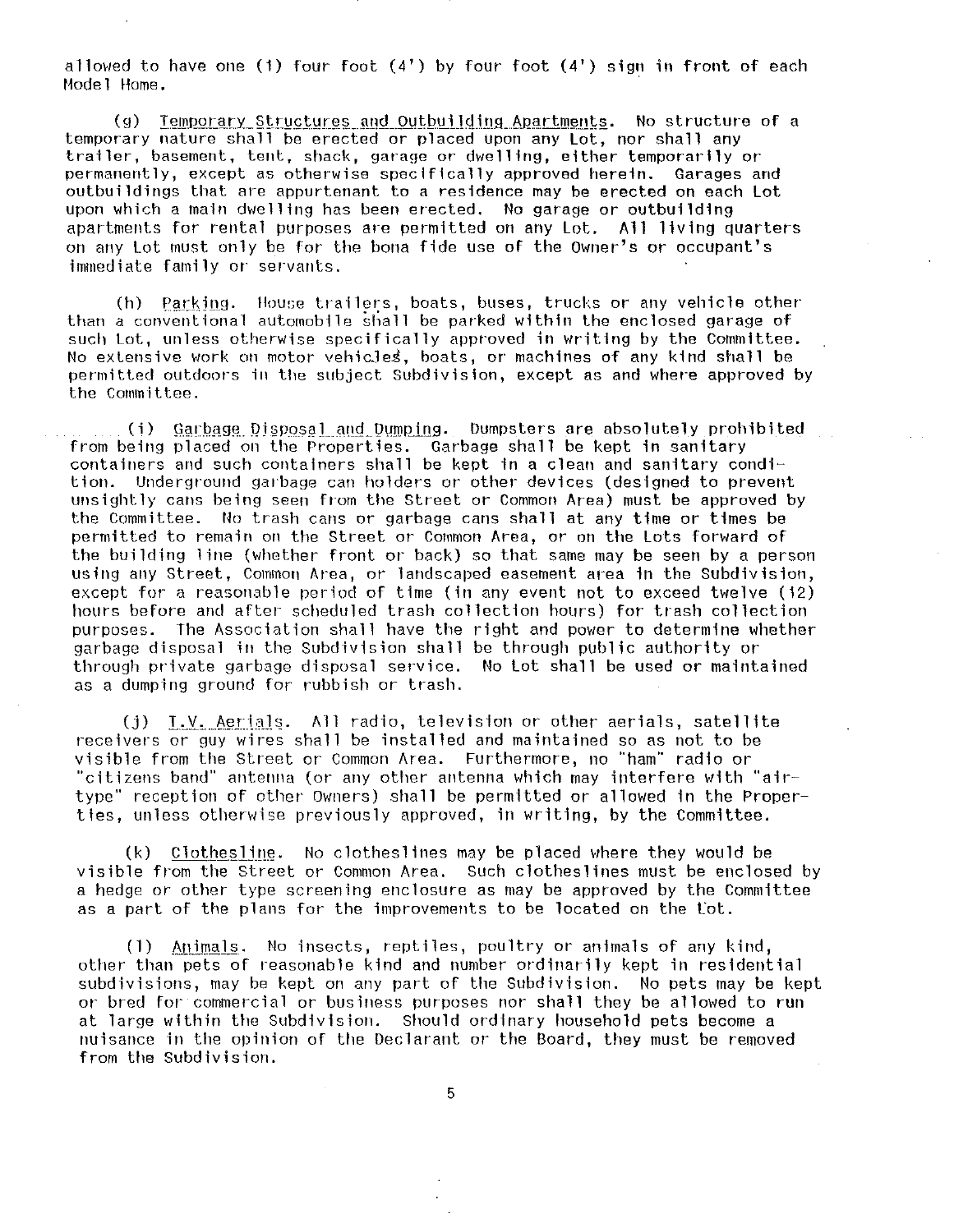(m) Utilities and Easements. Except for special Street lighting or other aerial facilities which may be placed on the Properties by Declarant or the Association for the benefit of the Properties, no aerial utility facilities of any type (except surface installations necessary to maintain or operate appropriate underground facilities) shall be erected or installed within the Properties, whether upon lots, easements, streets, Common Areas, or rights-of--way of any type, either by the utility company or any other person or entity, (including but not limited to any person owning or acquiring any part of the Properties). All utility service facilities (including but not limited to water, sewer, gas, cable T.V. (if any), electricity and telephone) shall be buried underground, under recreational easements, Common Area, streets, or utility easement areas for the purpose of serving any structure located on any part of the Properties. All surface installations necessary to maintain or operate appropriate underground facilities, equipment, air conditioning compressors and simllar items must be visually screened and located in areas designated by the Committee. No structure of any type whatsoever may be erected in any easement area depicted on the subject plat (with the exception of approved perimeter walls and/or fences), and the holders of such easements shall have the right of ingress and egress for the purpose of using and maintaining same.

(n) Window or Wall Lots. No window or wall type air conditioners shall be permitted to be used, placed or maintained on or in any building or in any part of the Properties, without the prior written consent of the Committee.

(o) Further Subdivision. No Lot shall be further subdivided and separated into smaller Lots, and no portion less than all of any such Lot, nor any easement or other interest therein, shall be conveyed or transferred; provided that this provision shall not prohibit deeds of correction, deeds to resolve boundary line disputes and similar corrective instruments, and provided further that this shall not be applicable to Common Area.

(p) Upkeep. The Owner of each Lot in said Subdivision shall be responsible for the proper maintenance and upkeep of such Lot and improvements thereon. Such Owner shall keep any weeds on such Lot neatly mowed, and shall not permit the accumulation of trash, rubbish, deteriorating improvements or other unsightly articles on said lot or the abutting easements or Streets. The area between the pavement and the Lot line shall also be kept and maintained by the Owner of the abutting Lot. Each Owner shall, at his sole cost and expense, repair his residence and all other improvements located on such lot, keeping the same in a condition comparable to the condition of such improvements at the time of initial construction, excepting only reasonable wear and tear. In the event an Owner of a lot shall fail to maintain the lot, or improvements thereon (including but not limited to the completion of construction thereof), and the landscaping thereon, the Association, after approval by two-thirds vote of the Board, and after thirty (30) days written notice to the Owner, shall have the right, but not the obligation, through its agents, employees, or designees to enter upon said lot and to repair, maintain, and restore the Lot, and/or improvements thereon, and landscaping thereon. The sums expended by the Association to repair, maintain, and restore a lot, and/or improvements thereon, shall be added to, and become part of, the assessment of which such lot is subject and said cost shall be a lien upon said Lot, with the same force, effect and enforcement mechanisms as the liens for other assessments as provided in this Declaration, or the Master Declaration.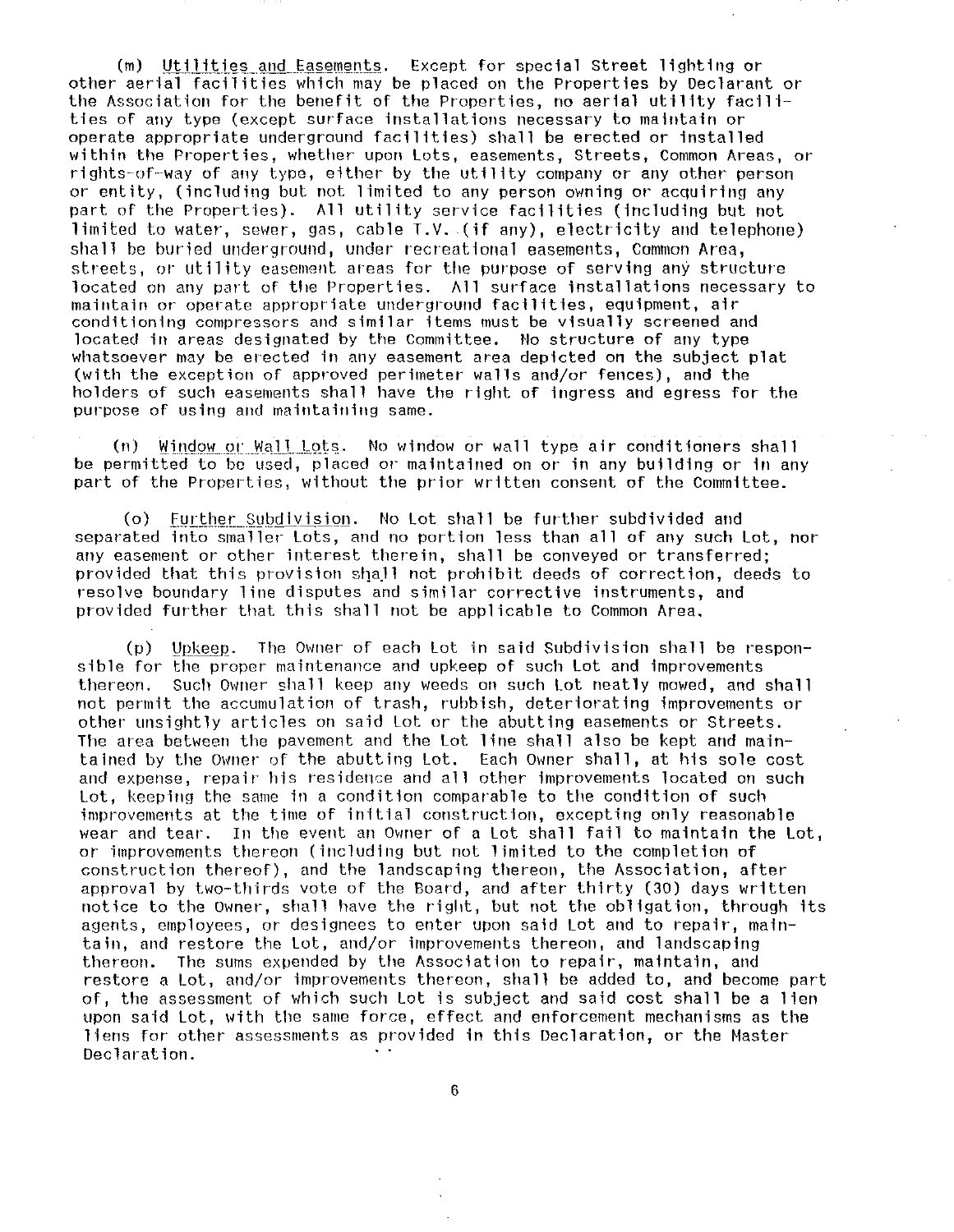# B. Size, Design and Placement of Improvements.

(a) Facing. The main dwelling on each Lot shall be constructed to face the Street upon which such Lot fronts.

(b) Height and Floor Area Limitations. No building shall be permitted on any Lot unless it complies with the following:

 $(1)$  No dwelling, garage or appurtenant building shall exceed two  $(2)$ stories in height.

(2) For all of the Lots in THE PARK AT WOOD RIVER UNIT 8, SAVE AND EXCEPT any Common Area, the enclosed air conditioned ground floor area of the main dwelling of any one-story residence, exclusive of porches, garages (whether attached or detached), patios, breezeways or other appendages, shall contain a minimum of two thousand four hundred  $(2,400)$  square feet.

(3) For all of the Lots in THE PARK AT WOOD RIVER UNIT 8, SAVE AND EXCEPT any Common Area, the enclosed air conditioned ground floor area of the main dwelling of any two-story residence, exclusive of porches, garages (whether attached or detached), patios, breezeways or other appendages, shall contain a minimum of one thousand four hundred  $(1,400)$  square feet, and the total square footage of such dwelling shall be not less than two thousand four hundred (2,400) square feet.

 $(4)$  For all of the Lots in WOOD RIVER UNIT 9, the enclosed air conditioned ground floor area of the main dwelling of anyone-story residence, exclusive of porches, garages (whether attached or detached), patios, breeze ways or other appendages, shall contain a minimum of two thousand (2,000) square feet.

 $(5)$  For all of the Lots in WOOD RIVER UNIT-9, the enclosed air conditioned ground floor area of the main dwelling of any two-story residence, exclusive of porches, garages (whether attached or detached), patios, breezeways or other appendages, shall contain a minimum of one thousand two hundred  $(1,200)$  square feet, and the total square footage of such dwelling shall be not less than two thousand  $(2,000)$  square feet.

(c) Exterior Walls. Unless prior written approval of a variance is given by the Committee, the exterior walls of each dwelling shall be not less than fifty--one percent (51%) masonry on the ground floor, including, but not limited to, natural stone, brick, stucco or a veneer of any of them. In computing this percentage, all door and window openings and gables shall be excluded from the required area. The percentage masonry exterior wall provision shall apply to the main dwelling. On the remaining portions of the exterior walls, surface areas of the main structure and on any outbuildings, except greenhouses, the material used must be in keeping with the general architectural design of the buildings. No asbestos may be used. Hetal buildings, siding, trim or other metal on the exterior of the building are prohibited, unless otherwise approved by the Committee. Installation of all types of exterior items such as address numbers or external ornamentation, lights, mail chutes and exterior paint or stain shall be subject to the prior approval of the Committee.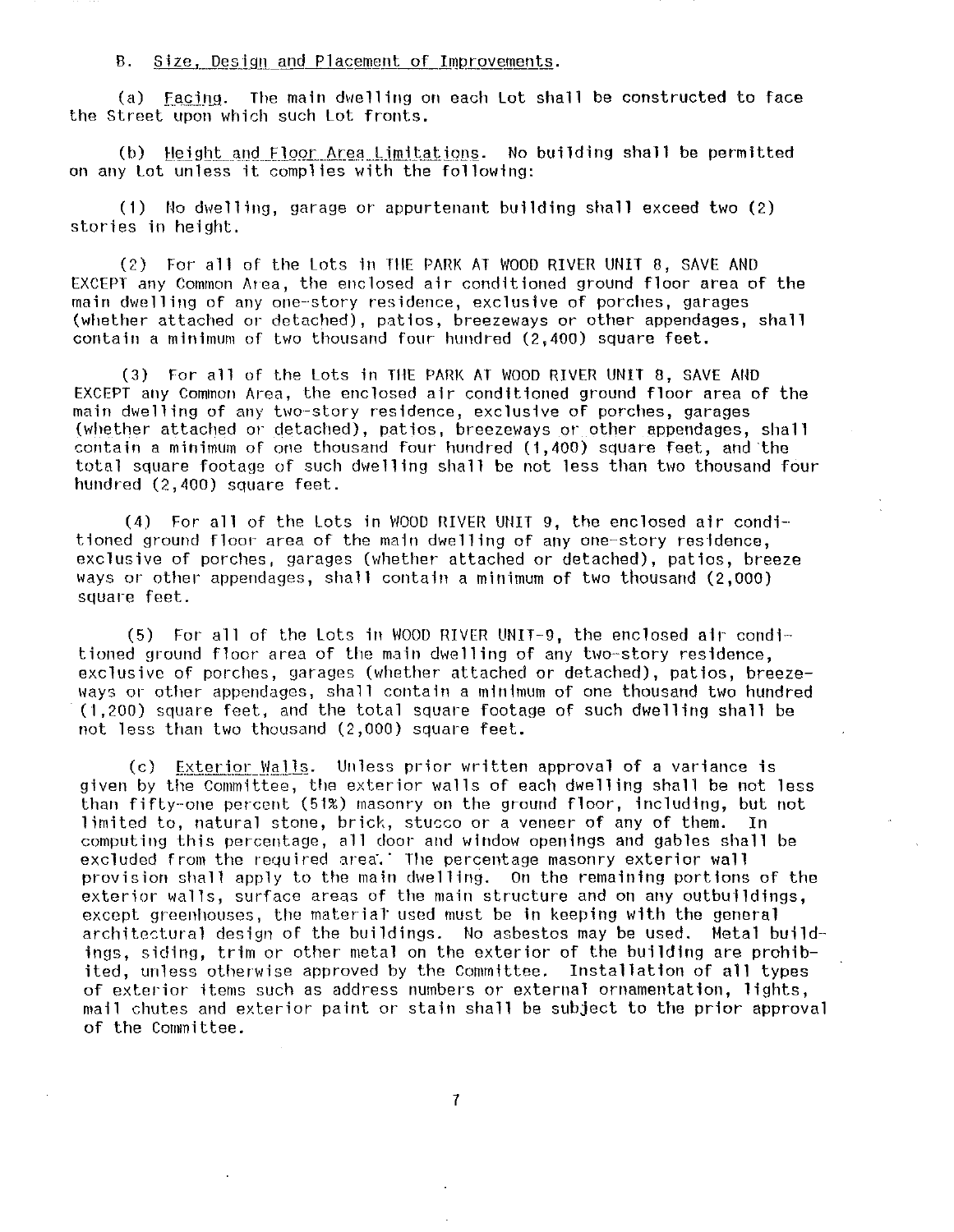(d) Roof. Roofs may only be of wood, tile, fiberglass or composition materials, but if fiberglass or composition materials are used, same may not be less than two hundred ninety (290) pound dimension type asphalt or fIberglass shingles. Metal and/or built-up roofs are prohibited unless approved by<br>the Committee.  $\begin{array}{ccc} -4\end{array}$ 

(e) Foundations. On all main buildings and on all out-buildings, either attached or detached, unless otherwise approved by the Committee, all foundations must be slab'-on-grade (of concrete) and must be fully enclosed at the Such foundations must be designed, by a professional engineer expert in foundation design, in accordance with the most recent criteria established by the Builders Research and Advisory Board (B.R.A.B) or Post Tension Institute (P.T.1.) or other comparable standard designated by the<br>committee. Each owner shall bear full risk and responsibility for the de Each owner shall bear full risk and responsibility for the design of the slab and such slab's suitability in connection with the particular soil conditions then existing, and each ownet' hereby waives any and all rights and claims against the Declaration with respect to the soil conditions.

(f) Fences or Perimeter Walls. No fence, perimeter wall or hedge shall be erected, placed, altered or maintained on any Lot nearer to the front Lot line than the minimum building setback line shown on the recorded plat of the Properties, or in any event, forward of the front wall line of the main dwelling. All fencing parallel to, facing and abutting any Street (including the side street in the case of a corner Lot) shall be constructed of the same masonry used in the main dwelling. No fence shall be constructed higher than six feet (6') (unless otherwise approved by the Committee) and shall be subject to approval by the committee. Chain link, hurricane, and like fences are prohibited.

(g) Building Lines. No building, fence or wall shall be constructed on any Lot(s) in said Subdivision nearer the front Lot line than the setback line shown on the plat of the Properties, nor farther away from the front Lot line than the Committee determines to be in harmony with existing buildings in the immediate vicinity. Ho portion of any main building shall be constructed nearer than six feet (6') to any interior Lot line. The side building lines for all corner lots shall be as indicated on the plat of said Subdivision. No building shall be constructed on any Lot nearer to the side Lot line than the distance herein specified.

(h) Detached Building Locations. Any garage, servants quarters or any outbuilding of any kind detached from the main dwelling shall be located on the rear one-half  $(1/2)$  of the Lot, shall be located with reference to the side Lot to conform to the Building Code and Zoning Ordinance of the City of Corpus Christi and shall comply with the rear setback line.

(i) Sight Distances at Intersections. No fence, wall, hedge or shrub which obstructs sight line at elevation shall be placed or permitted to remain on any corner Lot area within the triangular area formed by the Streets, , property lines and a line connecting them at points twenty-five feet (25') from the intersection of the street lines or in the case of a rounded corner, from the intersection of the Street property line extended to intersect. The same sight line limitations shall apply on any Lot within ten feet (10') from the intersection of a Street property line with the edge of a driveway pavement. No trees shall be permitted to remain within the above sight line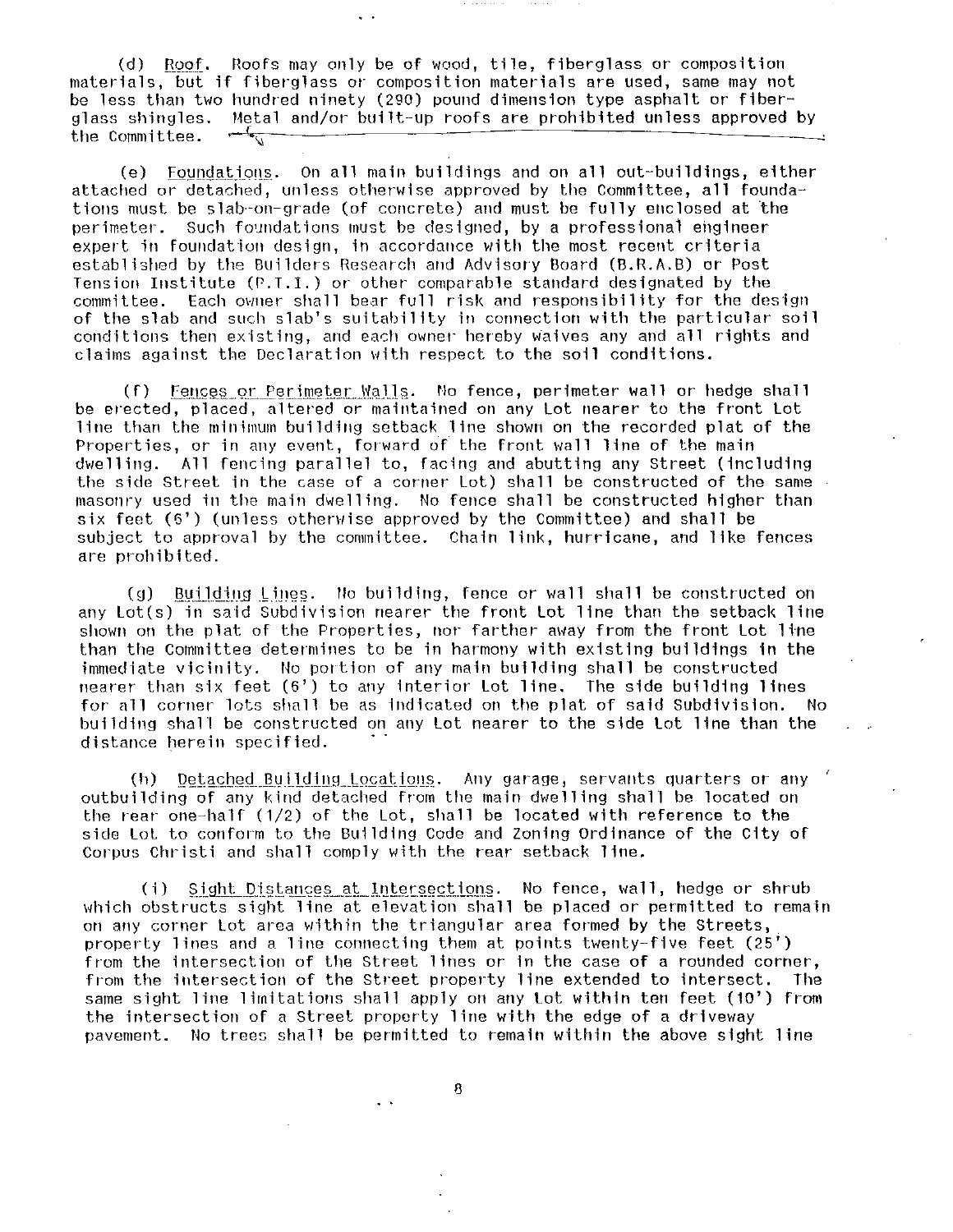of each intersection unless the foliage line Is maintained at sUfficient height to prevent the obstruction of the above sight line.

(j) Garages. No carports shall be allowed. Each Lot must have a detached or attached automobile garage constructed as a part of any dwelling built thereon for a minimum of two (2) conventional automobiles. and any other accessory buildings shall be constructed so that they shall not face the Street or the Common Area, and each garage shall have a "wrap-around" driveway to same, unless such garage is set back a minimum of fifty feet  $(50')$ from the curb of the Street so faced. Notwithstanding the preceding restriction concerning garages facing the Street, all Corner Lots which are not served by an alley may have a garage facing the street on the side of the lot, which garage need not be set back a minimum of fifty feet (50') from the curb<br>on the Street. All Lots which are adjacent to an alley shall provide for A11 Lots which are adjacent to an alley shall provide for access to the garage only by way of such alley. No garage shall ever be changed, altered, reconstructed or otherwise converted for any purpose inconsistent with the garaging of vehicles.

(k) Landscaping. Weather permitting, each Lot shall be fully landscaped within ninety (90) days from the date the Home located thereon is occupied. In the event of noncompliance herewith, Declarant and/or the Association may provide and plant the required landscaping for the account of the Owner of said Lot, and the Association shall be entitled to reimbursement of the amount of any reasonable expenses so incurred (including a reasonable charge for labor) from the Lot Owner for whose account and benefit such maintenance and upkeep was performed. In the event Declarant expended same, then the Association shall immediately reimburse Declarant, and then collect same from the Lot Owner. Such cost, together with interest thereon, attorney's fees and other related costs, shall be added to and become a part of the assessment to which each Lot is subject, shall result in a lien therefor, and sha11 be enforced as provided herein for enforcemerit' of assessment liens. The digging of dirt or removal of any dirt from any Lot or from any portion of the properties is prohibited, except in conjunction with landscaping or construction of improvements thereon.

(1) Tennis courts. No tennis court lighting shall be constructed or placed upen any lot, unless otherwise approved by the Committee.

(m) Swimming Fool Equipment. All pool or pool service equipment shall be located either, (a) in a side yard between the front and rear boundaries of the main dwelling, or (b) in the rear yard directly abutting and adjacent to the main dwelling. In addition, this equipment must be visually screened by a<br>solid masonry wall or wood fence of approved type and construction. On a case solid masonry wall or wood fence of approved type and construction. by case basis tire Committee may allow the Lot Owners to locate the pool deck within fifteen feet (15') of the Common Area at the rear of the Lot; provided however, such equipment must be adjacent to the main dwelling and screened on three (3) sides by a solid masonry wall of the same material as the main dwelling or, if approved by the Committee, by wood fencing. The wall of the main dwelling shall serve as one side of the screening walls. One of the screening walls shall visibly screen the equipment from the Common Area. All screening walls shall be fully landscaped with landscaping of a type, quality and quant ity approved by the Committee.

(n) Screening. All service and sanitation facilities must be enclosed within fences, walls, and/or landscaping so as not to be visible from the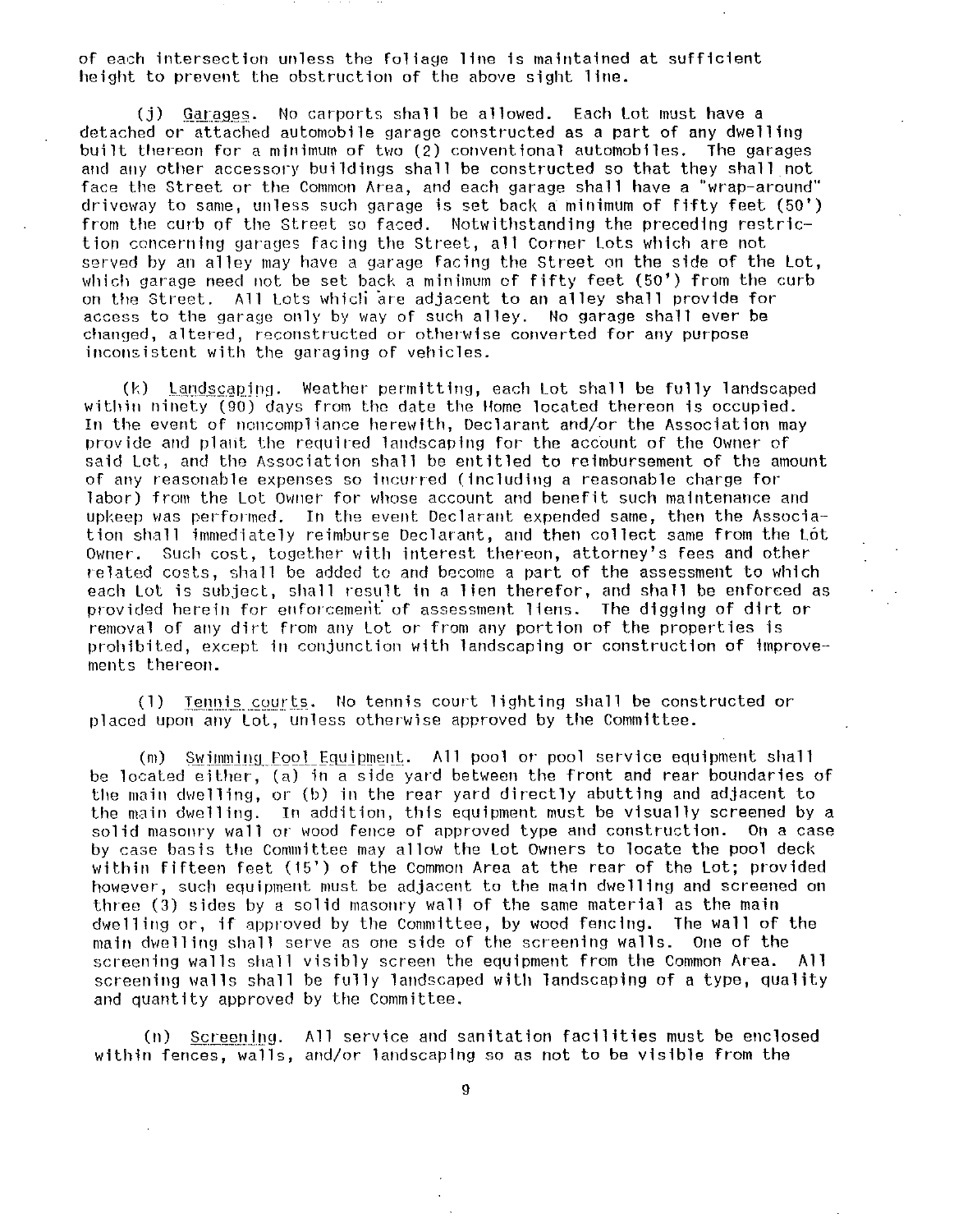immediate residential Street or the Common Area. The Committee may, in its reasonable discretion, permit Lot Owners to place additional lattice-work screening or other decorative screening on the subject lots for the purpose of screening public view of hot-tubs, sun bathing areas, servicing equipment, etc.

(o) Pre-Wiring for Security System. Each dwelling shall include the installation of the wiring necessary to connect the subject residential structure to a centralized Security System, and shall include "pre-wiring" and "trimout" for all "movable openings." Twelve (12) conductor wires shall be installed next to light switches at the front door and at the door between the garage and living area. All wires shall run to a central location to be determined by the builder and/or architect (and designated on the plans and specifications) for possible future Installation of a central security panel. A telephone wire must be Installed to the central panel location.

The Master Declaration shall, for purposes of application to the above described Properties, be amended by deleting Article XII and be amended by adding the following:

### ASSOCIATION POWERS AND RESPONSIBILITIES XII.

1. Powers. The business of the Association shall be conducted by its Board of Trustees ("Board"). The Association shall have the power and authority to do the following:

(a) To deal with the Common Area as the Owner thereof, except as  $\overline{\phantom{a}}$ specifically limited hereby;

(b) To borrow funds to pay costs of operation, secured by assignment or pledge of rights against delinquent owners;

(s) To enter into contracts (including but not limited, to management contract with professional management companies for maintenance of Association properties, contract for refuse collection and contracts for cable or master television service, if any), maintain more than one bank account and, generally, to have all powers necessary or incidental to the operation and management of the Association;

(d) To make reasonable rules and regulations for the operation of the Association and Common Area, and to amend same from time to time;

(e) To protect and/or defend the Common Area from loss or damage, by suit or otherwise. To sue or defend it in any court of law and to provide adequate reserves for repairs and replacements;

(f) To grant easements, rights-of-way, or strips of land, where necessary, for utilities over, on or under the Common Area to serve the Common Area, Lots and/or Homes thereon;

 $(g)$  To determine, in its sole discretion, if it should pay real property ad valorem taxes or other taxes or liens as to Common Area which are assessed against Lot Owners, if any;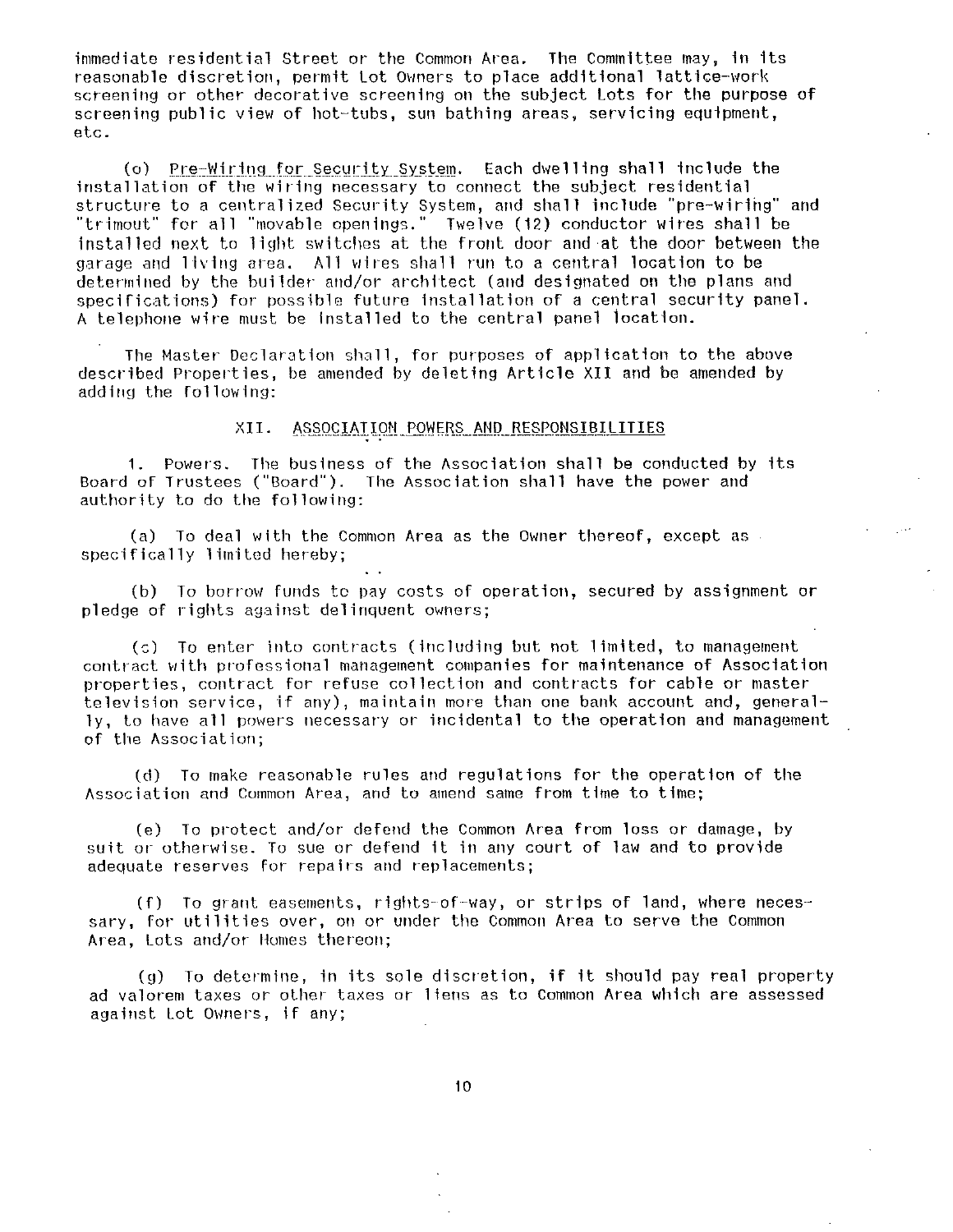To construe and interpret the provisions of this Declaration, and in  $(h)$ the absence of an adjudication by a court of competent jurisdiction to the contrary, the Board's construction or interpretation shall be final and binding as to all persons or property benefitted or bound by the provisions hereof; any conflict between any construction or interpretation of the Board or any other person or entity entitled to enforce the provisions hereof shall be resolved in favor of the construction or interpretation of the Board; and

(i) To indemnify and hold harmless it's Board, Officers, Employees and/or Agents from all liability in connection with such capacities.

Responsibilities. The Association shall discharge the responsibili- $2.$ ties set forth below at such time, and in such manner, as the Board shall deem appropriate. Any such responsibilities undertaken by Declarant on behalf of the Association shall entitle the Declarant to reimbursement from the Association, either at the time of the undertaking, or as soon as funds are available therefor.

(a) General. The Association shall govern, operate, control and manage the Lots, Homes and Common Areas within the Subdivision pursuant to the terms and provisions of this Declaration. The Association shall at all times pay the Real Property ad valorem taxes and any other taxes on the Common Area if said taxes are billed to the Association (as distinguished from being billed to the Owners) and shall pay any governmental liens assessed against the The Association shall further have the obligation and responsi-Common Area. bility for the hiring of certain personnel and for the maintenance, repair, upkeep and replacement of Common Area (including facilities and landscaping thereon).

Sprinkler System and Landscaping. Maintain, repair and replace  $(b)$ sprinkler and other systems, including but not limited to pumps, pipes, and sprinkler heads, and landscaping which is installed for the purpose of enhancing the beauty of the development. The foregoing includes paying the cost of water for the systems, where applicable, and the electricity used in connection with the pumps which are part of such systems, where applicable. It is understood that should the applicable governmental authority or its designee make any repairs within such rights-of-way, and such repairs cause damage to the systems or landscaping within such rights-of-way, the cost of the repair and replacement of such landscaping and systems shall be borne solely by the Association, so long as such damages were reasonably necessary for the repairs to be properly made.

Lot or Home Upkeep. In the event an Owner of a Lot shall fail to  $3.$ maintain the Lot, or improvements thereon, and the landscaping thereon, the Association, after approval by two-thirds (2/3) vote of the Board, and after thirty (30) days written notice to the Owner, shall have the right, but not the obligation, through its agents, employees, or designees to enter upon said Lot and to repair, maintain, and restore the Lot, and improvements thereon, and landscaping thereon. The sums expended by the Association to repair. maintain, and restore a Lot, and improvements thereon, shall be added to, and become part of, the assessment to which such Lot is subject and said cost shall be a lien upon said Lot, with the same force, effect and enforcement mechanisms as the liens for other assessments as provided in this Declaration.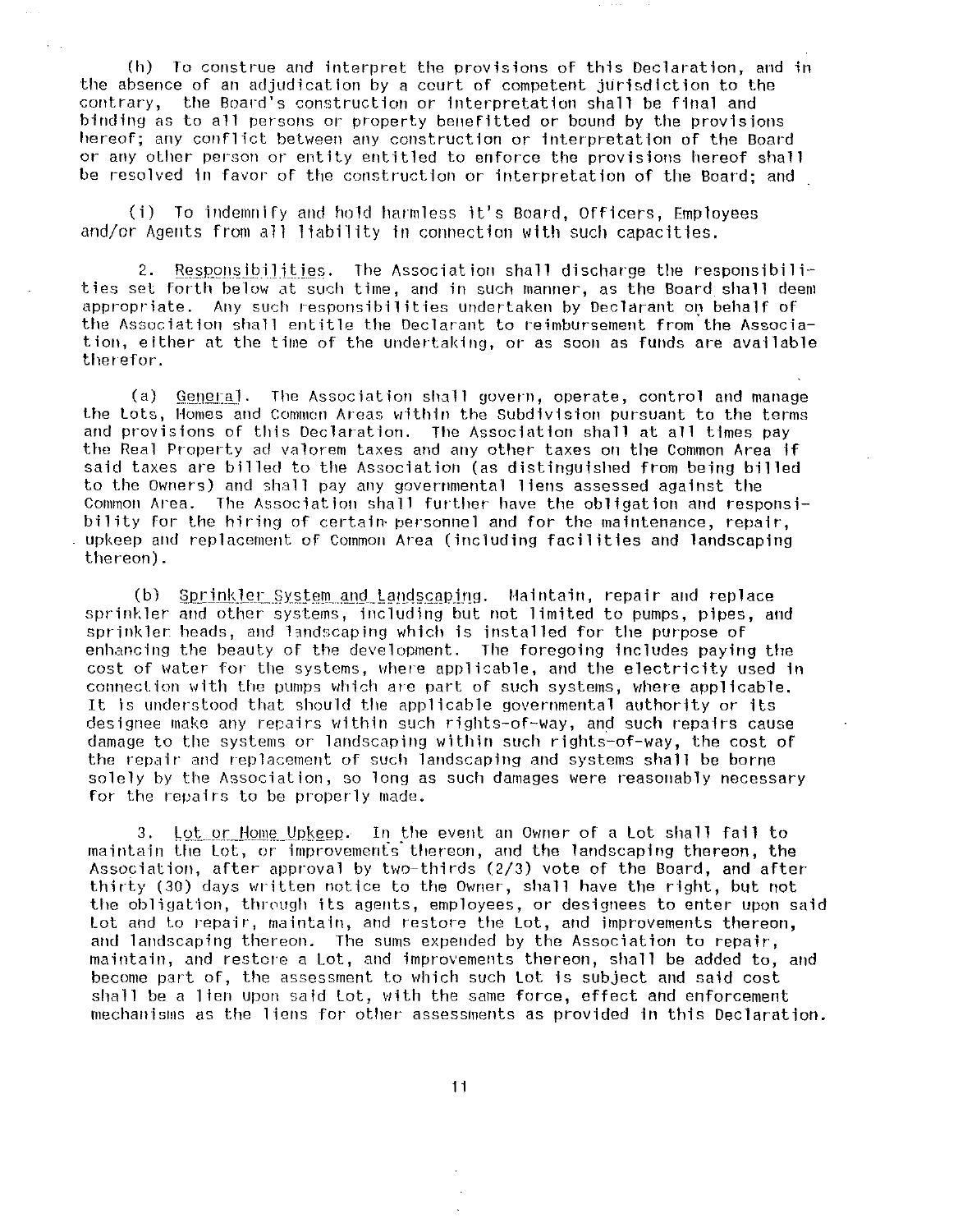4. Right to Transfer Functions. The Association shall be entitled to contract with any corporation, firm, person, or other entity for the performance of the various duties imposed on the Association hereunder, and the performance by any such entity shall be deemed the performance of the Association hereunder. The Board, where specifically authorized herein to act, shall have the right to construe and Interpret the provisions of this Declaration, and in the absence of an adjudication by a court of competent jurisdiction to the contrary, its construction or interpretation shall be final and binding as to all persons or property benefitted or bound by the provisions hereof. Any conflict between any construction or interpretation of the Board or any other person or entity entitled to enforce the provisions hereof shall be resolved<br>in favor of the construction or interpretation of the Board. In granting any in favor of the construction or interpretation of the Board. permit, authorization, or approval, as herein provided, the Board may impose any conditions or limitations thereon as it shall deem advisable under the **cit-cumstances in each case. Upon a merger or consolidation of the Association**  with another association, the Association's properties, rights and obligations may, by operation of law, be transferred to another surviving or consolidated association or, alternatively, the properties, rights and obligations of another Association may, by operation of law, be added to the Properties, rights, and obligations of the Association as a surviving corporation pursuant to a merger. The surviving or consolidated association may administer the covenants and restrictions established by this Declaration within the subject Properties together with the covenants and restrictions established upon any other properties as one scheme. No such merger or consolidation, however, shall effect any renovation, change or addition to the Restrictions established by this Declaration except as provided herein.

### XIII. INSURANCE

1. Physical Damage Insurance. The Association shall obtain fire and extended coverage insurance for no less than one hundred percent (100%) of the replacement cost (based on insurable value) of the Common Area having an insurable value. The policy shall name as the insured the Association. All 113zard insurance Pl'oceeds for losses to any COMnon Area must be used for the repair, replacement or reconstruction of the Common Area.

2. Public Liability Insurance. The Association shall obtain Comprehensive General Liability Insurance with Broad Form Comprehensive General Liability endorsement (this may be included in a multi-peril package if so desired), Directors and Officers Liability Insurance, and Hired Car, Employee Nonowner Automobile Liability Insurance with limits in the amount not less than those limits required as "Underlying Limits of Liability" to purchase an Umbrella Policy. Furthermore, the Association shall purchase an Umbrella Policy protecting the Association, the Board, Officers, Employees and/or Agents of sucll Association, in a combined single limit amount of not less than ONE MILLION DOLLARS (\$1,000,000.00), or such other comparable insurance as the Association deems desirable. The Association shall also include coverage for individual Owners for occurrences on the Property, except for areas reserved for the exclusive use and occupancy of such Owner. Premiums for Public Liability insurance shall be part of the common expense payable out of annual assessments provided herein. Any insurance policy obtained pursuant to this section shall contain a "severability of interest" clause or endorsement which shall preclude the insurer from denying the claim of an Owner because of negligent acts of the Association or other Olmers, and just proVide for at least ten (10) days' written notice to the Association before the insurer can

12

 $\sim$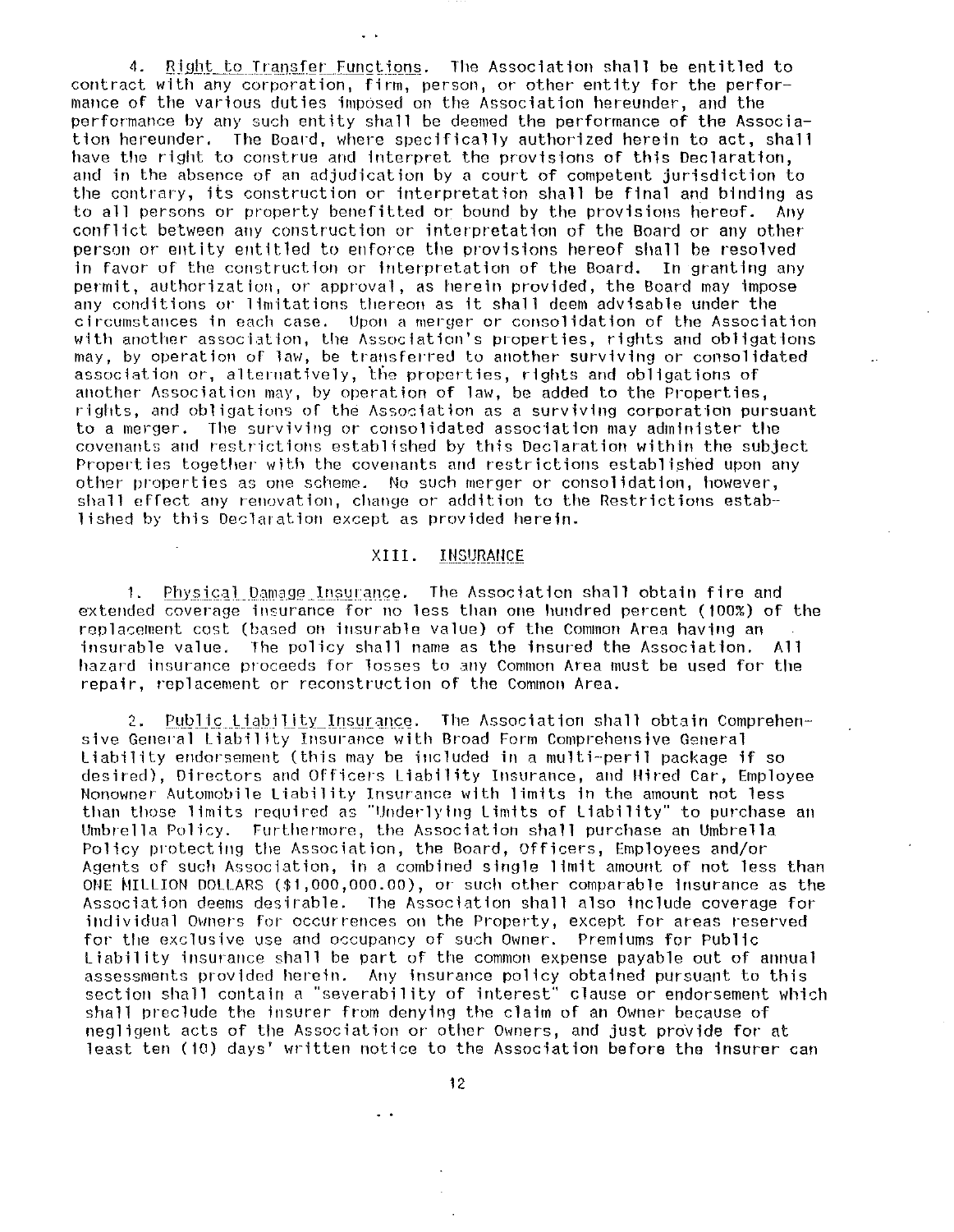cancel or substantially modify it. Each Owner shall be responsible for his own personal liability for areas within the exclusive use and occupancy of such Owner.

Limitations on Hazards. Under no circumstances shall an Owner permit  $3.$ or suffer anything to be done or left on the Properties which will increase the insurance rate on the Common Area.

# Repair or Reconstruction After Fire or Other Casualty.  $4.$

(a) In the event of any injury or damage to or destruction of any part of the improvements on the Common Area as a result of fire or other casualty covered by insurance, the Association shall arrange for the repair and restoration of the improvements in accordance with the original plans and specifications (except as modified to changed building requirements or conditions), if any, and the Association shall disburse the proceeds of all insurance policies to the contractors engaged in such repair and restoration, in appropriate progress payments.

 $(b)$ If such insurance indemnity or proceeds collected shall exceed the total cost of such reconstruction or repair, then unless the contract of insurance or the Bylaws, as existing or as may be hereafter amended, shall specify otherwise, the Association shall retain such excess in the Common Fund.

 $\pm$  (c) Where the insurance indemnity is insufficient to cover the cost of reconstruction, and reconstruction is required as provided for herein, the building or reconstruction costs in excess of the insurance proceeds shall be paid by the Association from the Common Fund, and in the event the Common Fund is inadequate to cover such cost, such inadequacy shall be paid for by all Owners by a special assessment in proportion to their respective interests, as set forth in this Declaration.

 $\sim$   $\pm$ 

(d) With respect to the allocation of sums required to be paid within the limits of the deductible portion of insurance policies, the party causing the damage shall be responsible for such deductible amount, whether or not caused by the negligence or fault of such party.

Flood Insurance. If any part of the Common Area is in a special 5. floed hazard area (as defined by the Federal Emergency Management Agency) the Association shall maintain a "master" or "blanket" policy of flood insurance, if available, and if not available, the Association shall maintain specific insurance on any building, its contents, or other improvement, if and as available, and the premiums shall be paid as a common expense. The policy shall cover any Common Area buildings and any other common property. The amount of insurance should be at least equal to the lesser of the following:

One hundred percent (100%) of the current replacement cost of all (a) buildings and other insurable property located on the Common Area in the flood hazard area; or

(b) The maximum coverage available for such property under the National Flood Insurance Program.

 $\sim$   $\sim$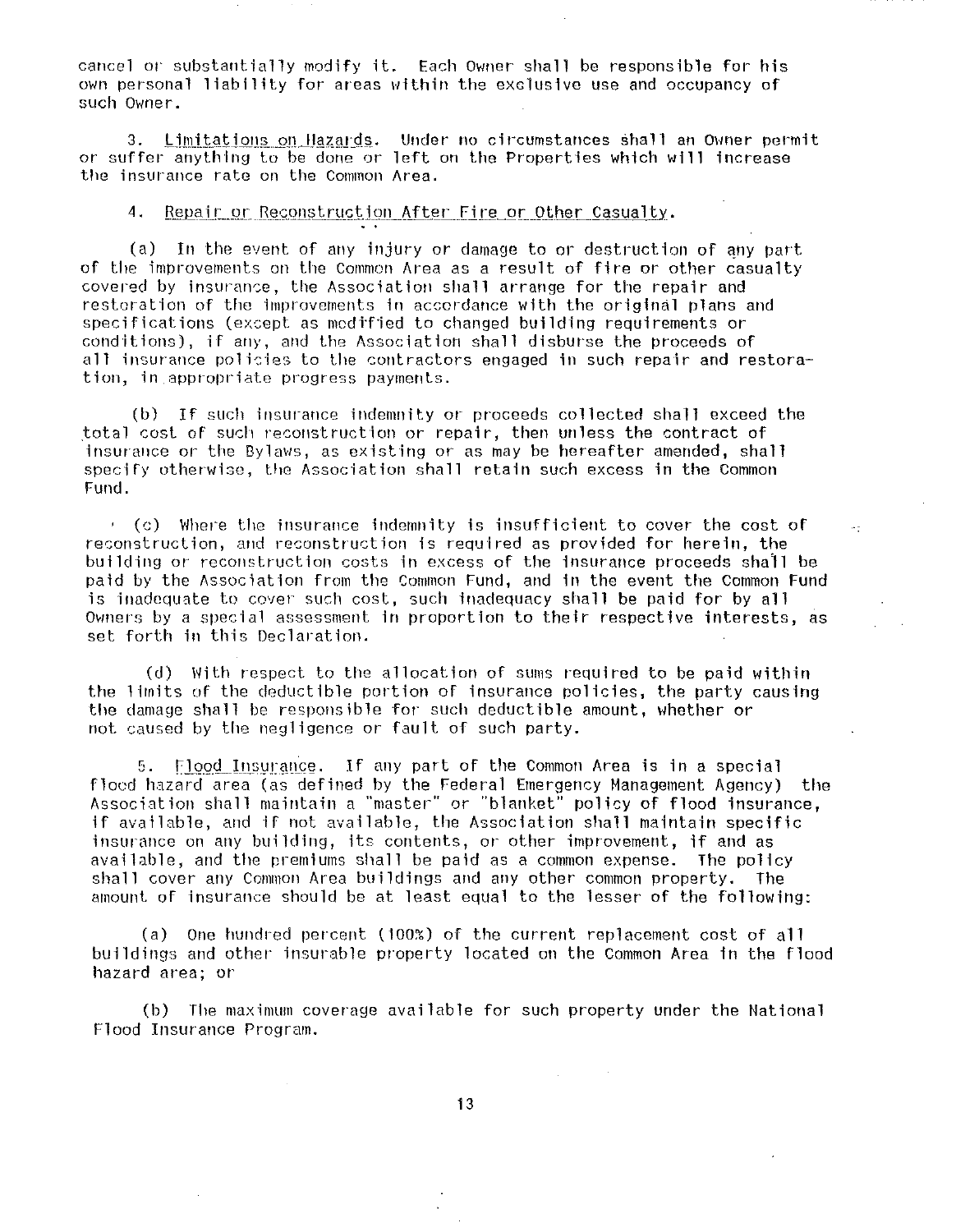Fidelity Bonds. The Association shall obtain Blanket Fidelity Bonds  $5$ for anyone who either handles or is responsible for funds held or administered by the Association, whether or not they receive compensation for their services. The Association shall require any management agent who handles funds for the Association to also obtain its own Fidelity Bond. Except for fidelity bonds that a management agent obtains for its personnel, all other bonds should name the Association as an obligee and should have their premiums paid as a common expense by the Association. The Fidelity Bond should cover the greater of (1) the maximum funds that will be in the custody of the Association or its management agent at any time while the bond is in force, or an amount at least equal the sum of three (3) months' assessments on all  $(2)$ the Properties, plus the Association's reserve funds. In no event shall the amount of the bond ever be less than one and one-half times the insured's estimated annual operating expenses and reserves. The bonds must include a provision that calls for ten (10) days' written notice to the Association before the bond can be canceled or substantially modified for any reason.

 $7.$ Other Insurance. The Association shall have the authority to procure whatever other forms or types of insurance it deems desirable.

# XIV. CONDEMNATION

If all or any part of the Property is taken or threatened to be taken by eminent domain or by power in the nature of eminent domain (whether permanent or temporary), the Association, with respect only to the Common Area and Common Facilities, and each Owner, with respect to such Owner's  $\textsf{tot}(\mathbf{s})$ , shall be entitled to participate in proceedings incident thereto at their respective expense. The Association shall give timely written notice of the existence of such proceeding (which concerns the Common Area or Common Facilities) to all Owners and to all First Mortgagees known to the Association to have an interest in any of the Lots. The expense of participation in such proceedings by the Association shall be borne by the Common Fund. The Association is specifically authorized to obtain and pay for such assistance from attorneys, appraisers, architects, engineers, expert witnesses and other persons as the Association in its discretion deems necessary or advisable to aid or advise it in matters relating to such proceedings. All damages or awards for any such taking shall be deposited with the Association and such damages or awards shall be paid into the Common Fund.

# XV. PLAT CLARIFICATION

The plat ("Plat") of THE PARK OF WOOD RIVER UNIT 8 contains a Lot Nine (9), Block Forty-Seven (47), which consists of 20,884 square feet, being comprised of a rectangular tract and a triangular tract, both tracts together constituting Lot Nine (9), Block Forty-Seven (47). The purpose of this provision is simply to clarify the situation in order that no confusion exists with respect thereto.

### LIENHOLDER RATIFICATION AND PROTECTION XVI.

Ratification. The owner and holder (whether one or more) of the only  $1.$ liens(s) covering the Properties has executed this Declaration to evidence its joinder in, consent to, ratification of and subordination (except to the liens created herein) to the imposition of the foregoing Restrictions. No violation of any of these Restrictions shall defeat or render invalid the lien of any

 $\ddot{\phantom{a}}$